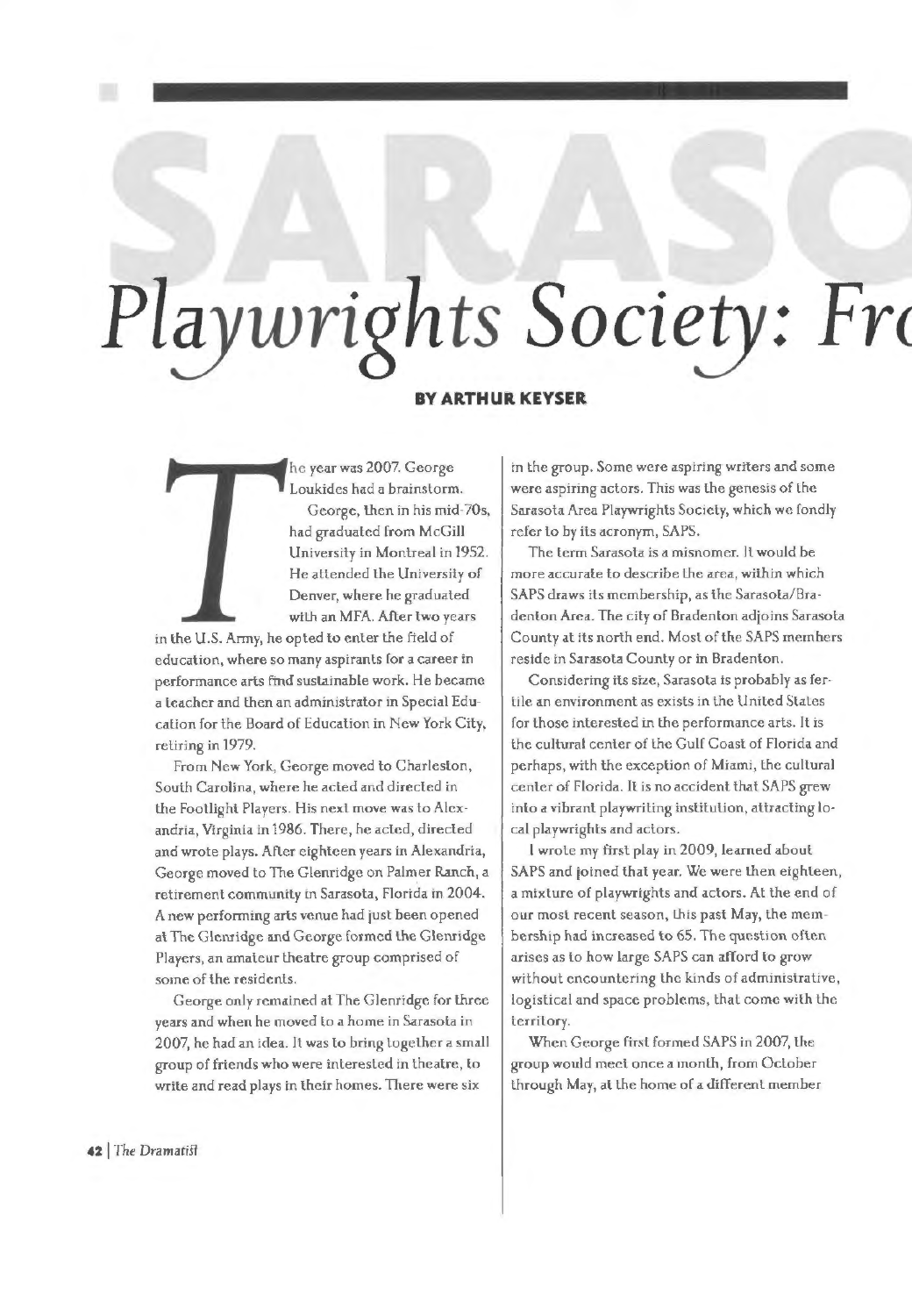## *m Small Beginnings*

each lime. Although lhe meetings in members' homes continued for aboul lhree years, growth began lo make thal impractical.

For a few years, SAPS operated in various venues in the area. Jls migrant wanderings ended four years ago, when it settled inlo an ideal space, through the auspices of lhe Sarasota Arls and Cultural Alliance. The space enables SAPS to conduct its activities at capacity for all members as of now. If the growth continues al the presenl rate, the space issue could become a significant problem in the future.

ln October 2012, SAPS embarked upon a new program, which defined its future course and had much to do with its growth. It had outgrown the once-a-month reading of new plays, wrillen by its playwrights. A new "workshop" program was instituted, in which original plays would be presented in the form of readings of original plays to its members weekly instead of monthly. That single change resulted in quadrupling the number of SAPS events.

With the availability of more opportunities, SAPS playwrights filled the schedule with ten-minute plays, longer one-acts, and full-length plays. All of the plays are original and written only by member playwrighls. After each reading of a play, there is a critique by the members, present with rolating moderators.

There is no limit on the number of times a play may be brought back to the workshop, as long as it has been rewritten each time il is presented. SAPS encourages ils members to continually rewrite in the quest for a better play.

The number of actors available within the SAPS membership has grown as Lhe group has grown. The number of aclors represents almost half the membership, but two-thirds of those listed as actors are also playwrights. SAPS has no problem with accumulating an inventory of plays for readings and no problem in enlisting aclors for those readings.

The primary purpose of SAPS is to help its playwrights write better plays, and actors play a principal role in efforts to achieve thal goal. Many of lhe actor members appear regularly in productions at the various theatre venues in Lhe area, and some of them are members of Actors Equity Association.

In 2013, a new program was added lo the SAPS schedules: outreach. Plays written by member playwrights are performed as script-in-hand readings al various inslitulions in the Sarasota area. Typically, an outreach event will include the reading of four or five short plays.

Also in 2013, a SAPS playwriling class was inaugurated. Called the Playwriting Lah, its schedule includes eight to ten lwo-hour sessions each year. lls primary purpose is to leach playwriting lo those of its actor members who have not yet learned, hut who wish to learn, the craft. Limited to eight parlicipants each season, il has spawned a number of new playwrights whose plays eventually reach the workshop program. The Playwriting Lab is limited lo

*fanuary!Febmary* **20771 43**